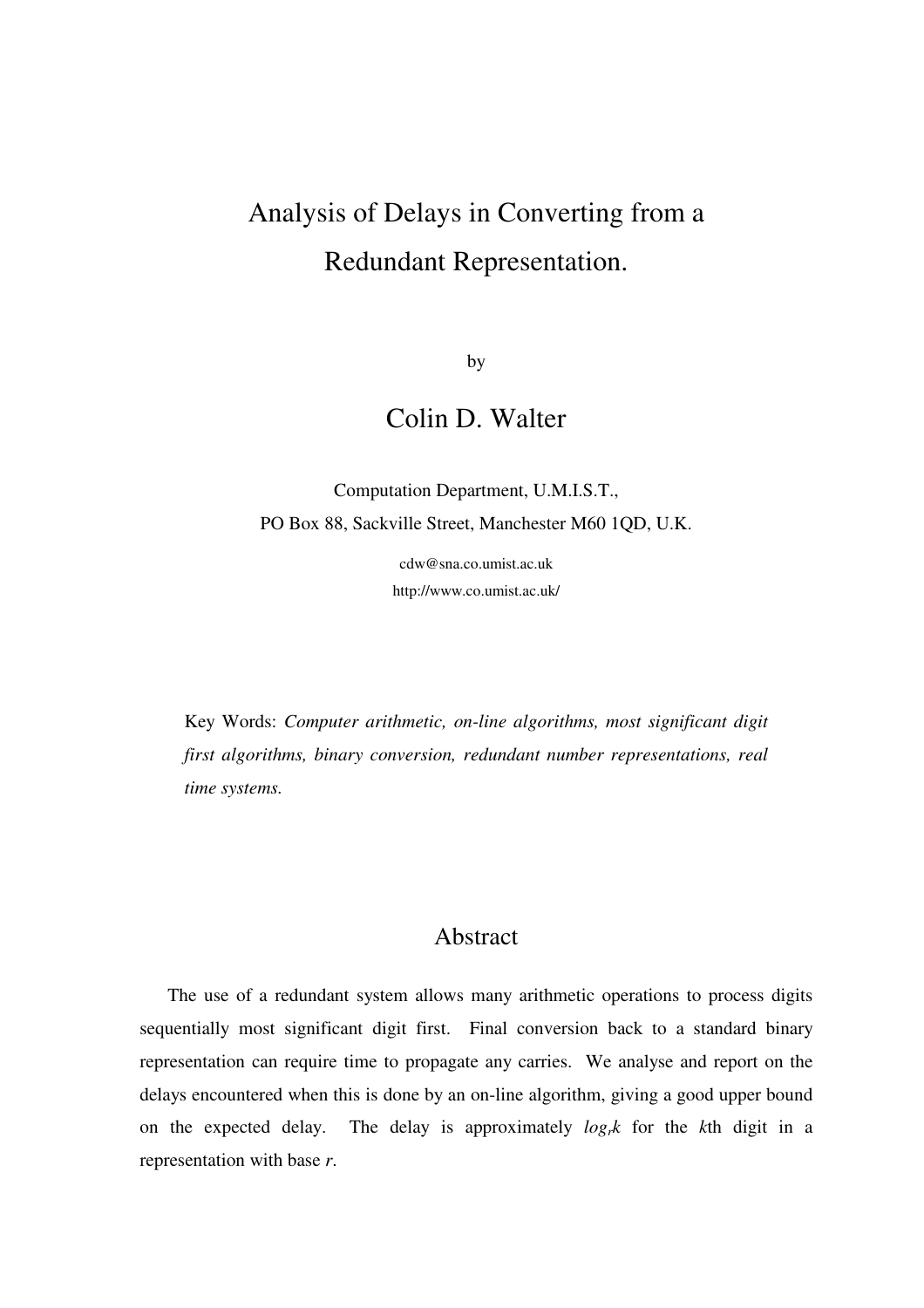#### 1. Introduction.

 High speed arithmetic employs several standard techniques to avoid the delay caused by carries which may propagate the whole length of a number. These include the use of a redundant number system to enable digit operations to be performed in parallel, and reorganising algorithms to operate digit serially from the least significant digit. However, for many applications, such as image compression and real time systems [1], *on-line* methods [2] are preferable. Such algorithms consume and generate data digit serially but most significant digit first.

 On-line output is generally in redundant form since carries cannot be propagated up. However, on-line input may have to be in a standard non-redundant form. For example, if redundancy is given by including negative digits, then exponentiating by an on-line exponent which contains negative bits in a ring which contains no inverse (or for which the inverse is expensive to compute) is a problem. Another example might be supplying input to pre-existing components which expected non-redundant input. Hence there is a need for an on-line converter from redundant to standard representations. On-line algorithms tend to produce and consume data at a constant speed, say one digit per clock cycle. Such a converter cannot do this without occasional delays as it awaits sufficient information to propagate the carries. Generally, such delays may accumulate because subsequent on-line processes cannot catch up; they can only process a single digit at once or wait if an input digit is not available. This article looks at the average delay expected, as this may be of interest in real time systems.

 Ercegovac and Lang [4] have already shown how to convert back to non-redundant form in such cases. Although their method converts as fast as possible, they do not attempt to measure the average expected delay. The complexity of the delay turns out to be logarithmic, and thus coincides with the complexity of carry propagation and of performing a parallel digit conversion (see [5]). The results are applicable also when online output is to be rounded (see [3]).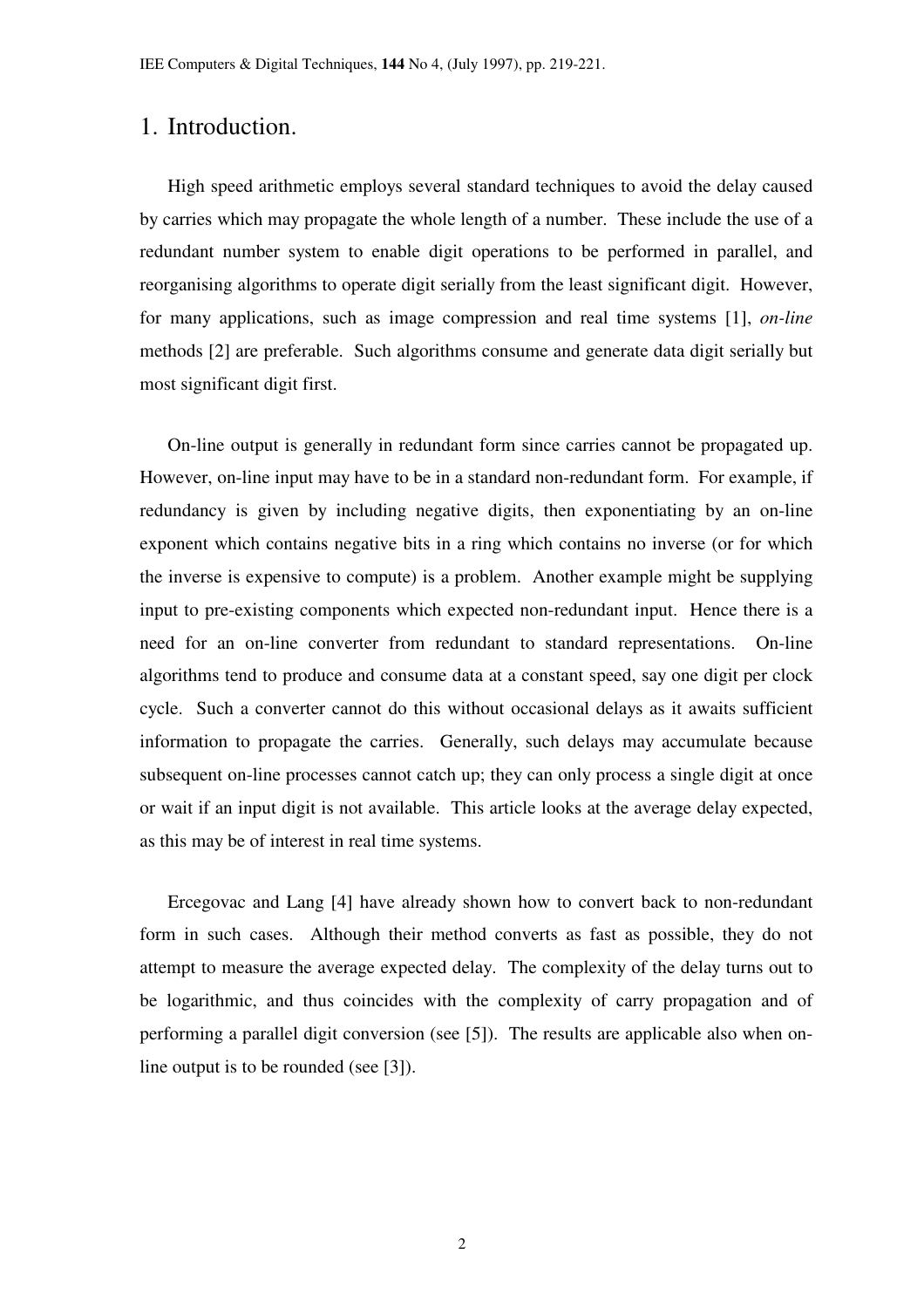#### 2. Examples.

 We begin with some illustrative decimal examples which use the usual digits together with a digit X of value 10 and, for the first, also a digit  $\overline{1}$  of value –1. The redundant numbers 0.1999...9X... and  $0.2000...0 \bar{1}$ ... may convert to 0.2000... and 0.1999... respectively. In both cases we can allow for any eventuality by maintaining a lower bound  $L = 0.1999...$  and an upper bound  $U = 0.2000...$  which are in standard nonredundant form and are updated as each input digit in received. Eventually an input digit will determine which of these to choose. The common prefix of such bounds will belong to the standard representation of the input and so can be sent to output. If, as here, the largest carry up from the unread part of the redundant input is  $\pm 1$ , then only sequences of 9s or 0s in the converted output could lead to lead to carry propagation affecting more than one digit..

 With the same notation, consider the input 0.29993954... Only when the '3' is received is it clear that the '2' is correct and can be output. A delay of three cycles builds up as a result of the three '9's. This holds up the output of all subsequent digits. However, the next '9' does not further delay the output of its preceding '3' because, by the time the '3' can be output, the '5' has already been read. Thus the delay of a given output digit depends not on the total number of preceding digits '9', but on the length of the maximal substring of consecutive '9's which precede it.

 Clearly the relative distribution of digits affects the average delay. If only digits '0' to '9' occur, then the number is already in standard form and the delay is clearly 0. If the digit set includes X but not  $\overline{1}$ , then a process may require to generate an ambiguous sequence of '9's which can be upgraded by 'X' rather than a sequence of '0's which it could not decrease. Thus '9's would be more frequent, increasing the average delay. Complexity also arises because consecutive digits are not usually independent. This is readily verified for a carry save adder in base 10, if the carry and save are added to give a digit between 0 and X: a digit position with output '9' is unlikely to generate a non-zero carry, so that it is unlikely to be followed by an X.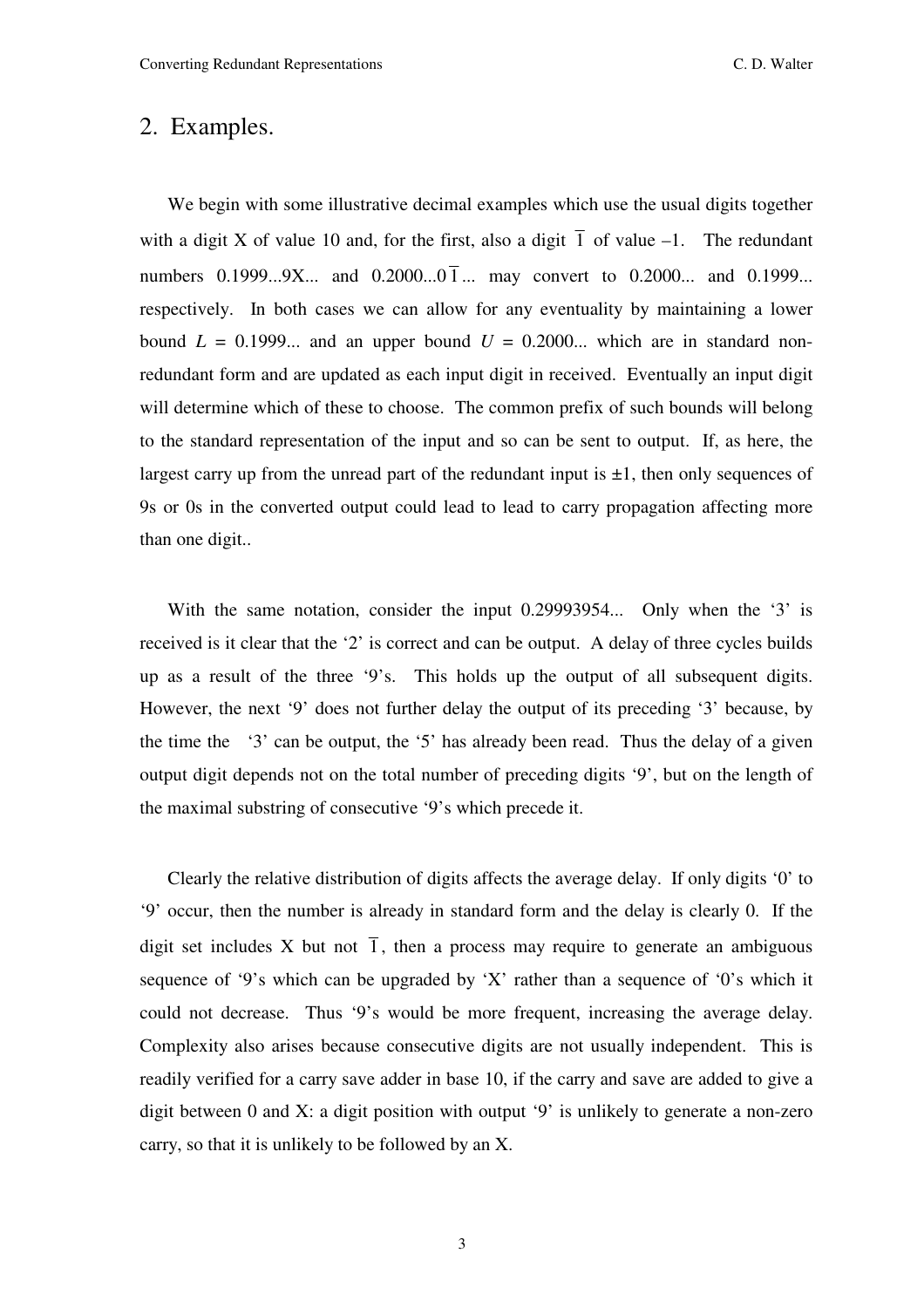### 3. Determination of the Output Digits.

We will consider converting the redundant representation  $A = \sum_{i \geq 1} a_i r^{-i}$  of a fractional real number into a standard, non-redundant representation  $A' = \sum_{i \geq 1} a'_i r^{-i}$ . Here r is the *radix* of the representations. We assume the redundant digits  $a_i$  are in the range  $0..2(r-1)$ whereas those of *A'* are to be in the standard range 0..*r*−1. In the representation *A* we assume consecutive digits occur independently and *r*−1 occurs with probability 1/*r*. (Since no other digit has the same residue *mod r* as *r*–1, it is reasonable to assume it occurs with probability  $1/r$ .) We will use  $B[k]$  to denote a number representation of k digits, i.e. one of the form  $\sum_{1 \le i \le k} b_i r^{-i}$ . Then  $B[k] = C[k]$  will mean the values of  $B[k]$  and  $C[k]$ are equal, whereas  $B[k] \equiv C[k]$  will mean their representations are identical.

 The "on-the-fly" conversion method in [4] defines two non-redundant *k*-digit numbers *L*[*k*] and *U*[*k*] such that either *L*[*k*]  $\equiv$  *A'*[*k*] or *U*[*k*]  $\equiv$  *A'*[*k*]. Thus, any common prefix of  $L[k]$  and  $U[k]$  is part of the output we desire. The properties  $A[k] \leq A < A[k]+2r^{-k}$ ,  $A'[k] \leq A' < A'[k]+r^k$ ,  $A = A'$  and  $A'[k] = A[k]+nr^k$  for some integer *n*, entail that  $n = 0$  or 1. Hence  $L[k] = A[k]$  and  $U[k] = A[k]+r^k$ . These values can be constructed incrementally. By equating values, if  $a_{k+1} < r$  then  $L[k+1] \equiv L[k]+a_{k+1}r^{-k-1}$ , whereas if  $a_{k+1} \geq r$  then  $L[k+1] \equiv U[k]+(a_{k+1}-r)r^{k-1}$ . Similarly,  $U[k+1] \equiv L[k]+(a_{k+1}+1)r^{k-1}$  if  $a_{k+1} < r-1$  whereas  $U[k+1] \equiv U[k]+(a_{k+1}+1-r)r^{-k-1}$  if  $a_{k+1} \geq r-1$ . Thus  $L[k+1]$  and  $U[k+1]$ agree on their first *k* digits when  $a_{k+1} \neq r-1$ , as we expected from the decimal examples above. (We have actually chosen the largest range of redundant digits for which this is the case.) So, for  $a_{k+1} \neq r-1$  the delay to outputting the *k*th digit is the same as for the *k*– 1th digit. Moreover,  $L[k+t]$  and  $U[k+t]$  will agree on only their first *k* digits precisely when  $a_{k+1} \neq r-1$  but  $a_{k+i} = r-1$  for  $1 < i \leq t$ . This happens with probability  $(1-r^{-1})r^{1-t}$ . Then, if  $a_{k+t+1} \neq r-1$ , the next *t* digits are all determined together.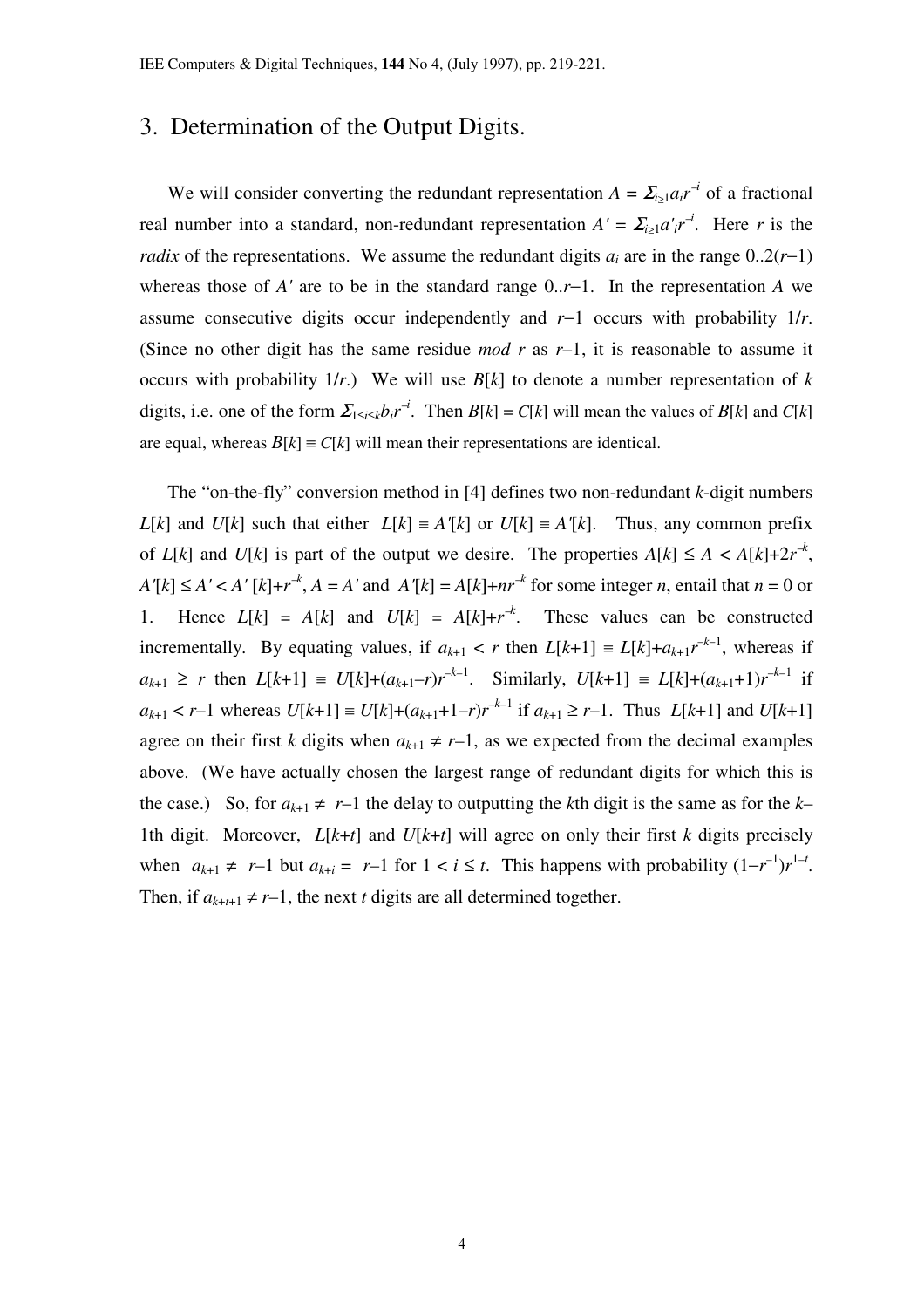#### 4. The Average Delay − An Upper Bound.

When output digits are determined they are added to an output buffer, from which any available digits are output at the rate of one per cycle, the same rate as digits are input. If the *k*th output digit is determined by the *k*+1st input digit and the output buffer is empty, then it will be output immediately, i.e. one cycle after the corresponding input digit. This is the minimal conversion time for a digit, and so its delay will be defined to be 0. So, if after queueing in the output buffer the *k*th digit is output on the (*k*+1+*d*)th cycle, it is defined to have a delay of *d*. We wish to determine the average value of *d* as a function of *k*.

 An initial, crude upper bound on the average delay is easy to obtain. On average, an input of *k* digits will contain  $r^{-1}k$  digits *r*−1, each of which contributes up to 1 to the delay. However, there may be a further delay if the *k*+1st digit is *r*−1. The average number of consecutive digits *r*−1 starting at the *k*+1st is  $\sum_{i=0}^{\infty} i r^{-i}$ − =  $\sum_{i=0}^{\infty}$  *ir*<sup>-*i*</sup></sup> (1-*r*<sup>-1</sup>) = (*r*-1)<sup>-1</sup>. (The sum is over sequences of length *i* terminated by a digit other than *r*−1.) So, overall, the average delay is at most  $r^{-1}k + (r-1)^{-1}$ . Numerical work soon shows that this is a rather poor estimate.

#### 5. An Improved Upper Bound.

 Each occurrence of an input digit *r*−1 leads to an extra delay of *up to* 1 time unit. The delay may actually be less, as noted in one of the previous examples. The delay is, in fact, determined by the *maximum* string of input digits *r*−1 from the beginning up to the next one different from *r*−1. To see this, it suffices to establish that if the input digit is not *r*−1 then the output buffer contains *d* digits where *d* is the maximum length of any input sequence of digits *r*−1. The output buffer length does not change if another digit different from *r*−1 is received. Otherwise, if *d'* consecutive digits *r*−1 occur and *d'* ≤ *d* then the buffer temporarily decreases in size by *d'*, but is eventually restored to size *d*. However, if a new maximal sequence of *d'* consecutive digits *r*−1 occurs, so *d'* > *d*, then the buffer empties and is restored with *d'* digits, all of which then experience a delay of *d'*.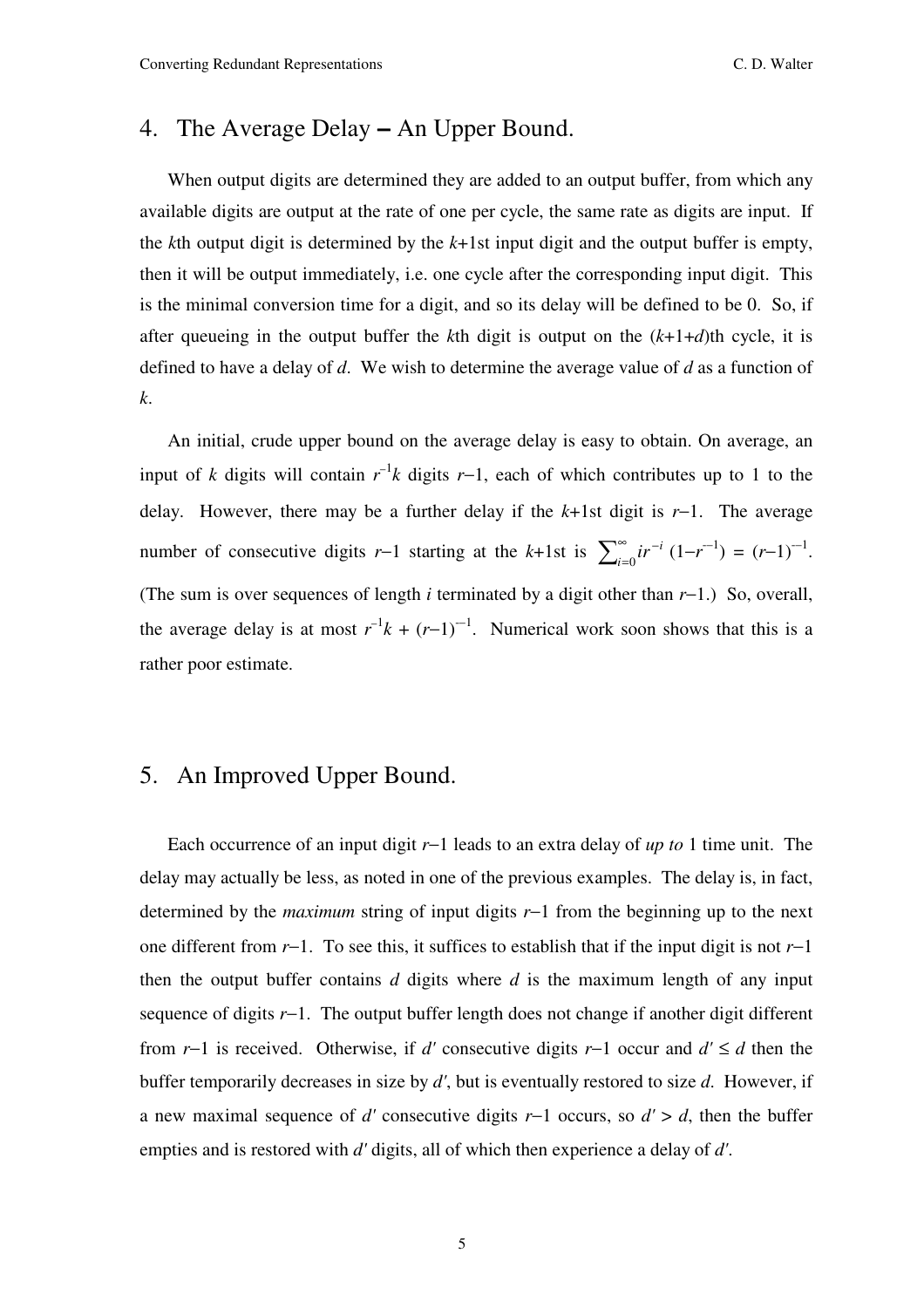The main problem with the estimate of the average delay in the last section is that there are probably many submaximal sequences of consecutive digits *r*−1 for each of which 1 was unnecessarily added to the estimate. One way to avoid most of this unwanted contribution is to force a minimum delay of *t*, say, on all output. This makes an allowance once for all the subsequences of length *t* or less, rather than for every occurrence. In effect the buffer starts with *t* elements.

 So, suppose there is a built-in delay of *t* between input and output. The *k*th digit will be processed at or before a time which is *k*+*t* plus the delay caused by digits *r*−1 lying in subsequences of length greater than *t*. A subsequence of length  $l > t$  will add at most  $l-t$ to the delay. So a single digit in such a sequence will add on average at most  $(l-t)l^{-1}$  to the delay. The formula for the average delay therefore needs to be re-expressed with a summation over sequences of length *l* for each digit position.

 Consider the probability that the κth input digit lies in a sequence of *l* consecutive (*r*−1)s, of which exactly *p* occur at or before position  $\kappa$ . We assume  $p \leq \kappa$  and  $p \leq l$  since otherwise the parameters are impossible. For  $l = 0$  and  $p = 0$  the probability is just  $1 - r^{-1}$ . For  $l > 0$  and fixed  $p < \kappa$  the probability is  $(1 - r^{-1})^2 r^{-l}$  since both ends of the subsequence must have a digit other than *r*−1. Otherwise, i.e. for *l* > 0 and *p* = κ, all the first *l* digits are *r*−1, but the *l*+1st is not, so the probability is  $(1 - r^{-1})r^{-1}$ . Summing over the possible values of *p*, namely  $0 \le p \le \min\{\kappa, l\}$ , we find that the probability of the  $\kappa$ th digit lying in a string of exactly *l* consecutive digits *r*−1 is  $1-r^{-1}$  for  $l = 0$ ,  $l(1-r^{-1})^2r^{-l}$  for  $0 < l < \kappa$  and  $(\kappa-1)(1-r^{-1})^2r^{-l} + (1-r^{-1})r^{-l}$  for  $\kappa \le l$ . As a check, summing these over all  $l \ge 0$  gives probability 1.

 The contribution to the average delay given by the first *k* digits is the sum over appropriate κ and *l* of the product of the probability of the case (κ,*l*) and the bound on the delay which it might cause. This yields:

$$
\sum_{\kappa=1}^k \left( \sum_{l=t+1}^{\max\{\kappa-1,t\}} (l-t)(1-r^{-1})^2 r^{-l} + \sum_{l=\max\{\kappa,t+1\}}^{\infty} \left( \frac{l-t}{l} \right) \left( (\kappa-1)(1-r^{-1})^2 + (1-r^{-1}) \right) r^{-l} \right)
$$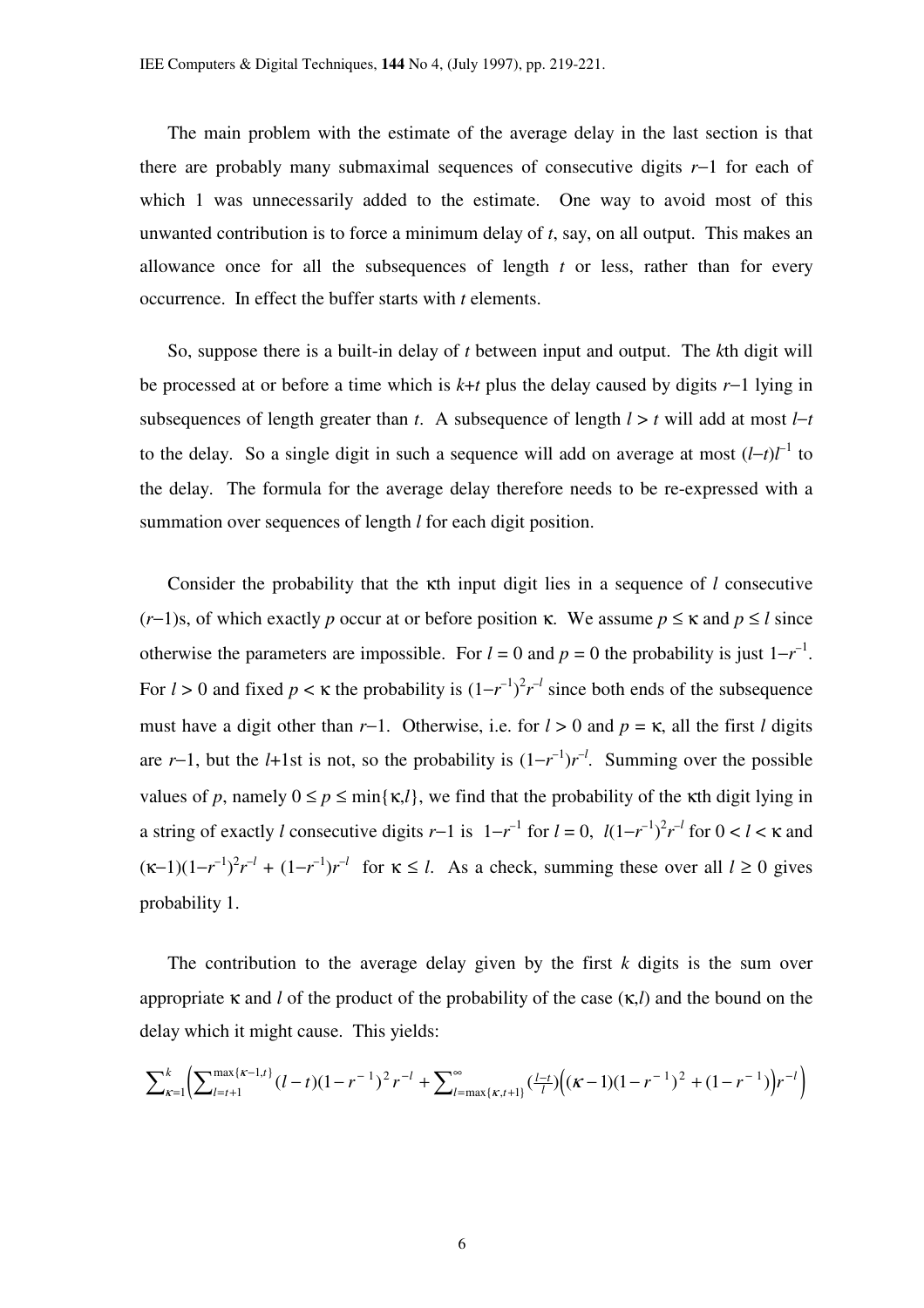For the contribution of the *k*+1st and subsequent digits, we sum over the lengths *l* of the subsequences of digits  $r-1$  to which the  $k+1$ st digit might belong and the possible sizes  $p$ of the part which starts at position  $k+1$ . The delay to add for each case is probability of the case times the length of the sequence starting there times the delay per sequence digit. This yields:

$$
\sum_{l=t+1}^{k} \sum_{p=0}^{l} p(l-t)l^{-1}(1-r^{-1})^{2}r^{-l} + \sum_{l=k+1}^{\infty} \left( (l-k)(1-r^{-1}) + \sum_{p=l-k+1}^{l} p(1-r^{-1})^{2} \right) (l-t)l^{-1}r^{-l}
$$

When  $k = t = 0$  the sum of the two expressions is easily  $(r-1)^{-1}$ . Using induction we obtain  $\{kr^{-1} + (r-1)^{-1}\}r^{-t}$  for the sum when  $k = t$ . Then, with this as the base case, induction over *k* will establish the sum as  $\{kr^{-1} + (r-1)^{-1}\}r^{-t}$  whenever  $0 \le t \le k$ . So,

**LEMMA** Under the above hypotheses and a built-in delay of  $t < k$ , the average delay for the *k*th digit is less than  $t + \{ kr^{-1} + (r-1)^{-1} \}r^{-t}$ .

Observe that for  $t = 0$  this coincides with our initial, rough bound. Taking  $t = log_t k$  now gives our main conclusion, namely:

**THEOREM** With the above assumptions about digit probabilities and independence for the input, an on-line converter from redundant to standard base *r* representations produces an average delay of at most  $log_t k + r^{-1} + (r-1)^{-1}k^{-1}$ between inputting and outputting the *k*th digits.

 A marginally better choice of *t* can be obtained for known values of *r* and *k* by putting  $t = log_r k - s$  in the lemma, and differentiating the formula for the delay with respect to *s* in order to obtain the minimum. The theorem, with  $s = 0$ , provides a reasonable choice for small *k*, whilst taking  $s = 1$  works well for medium sized *k* (as in Table 1). Letting *k* tend to infinity, the best choice is  $s = 1 + log_r log_r e$ , and it yields the following corollary:

**COROLLARY**. With the above notation and hypotheses, for sufficiently large *k* the average delay in establishing the *k*th non-redundant digit is less than *logrk*.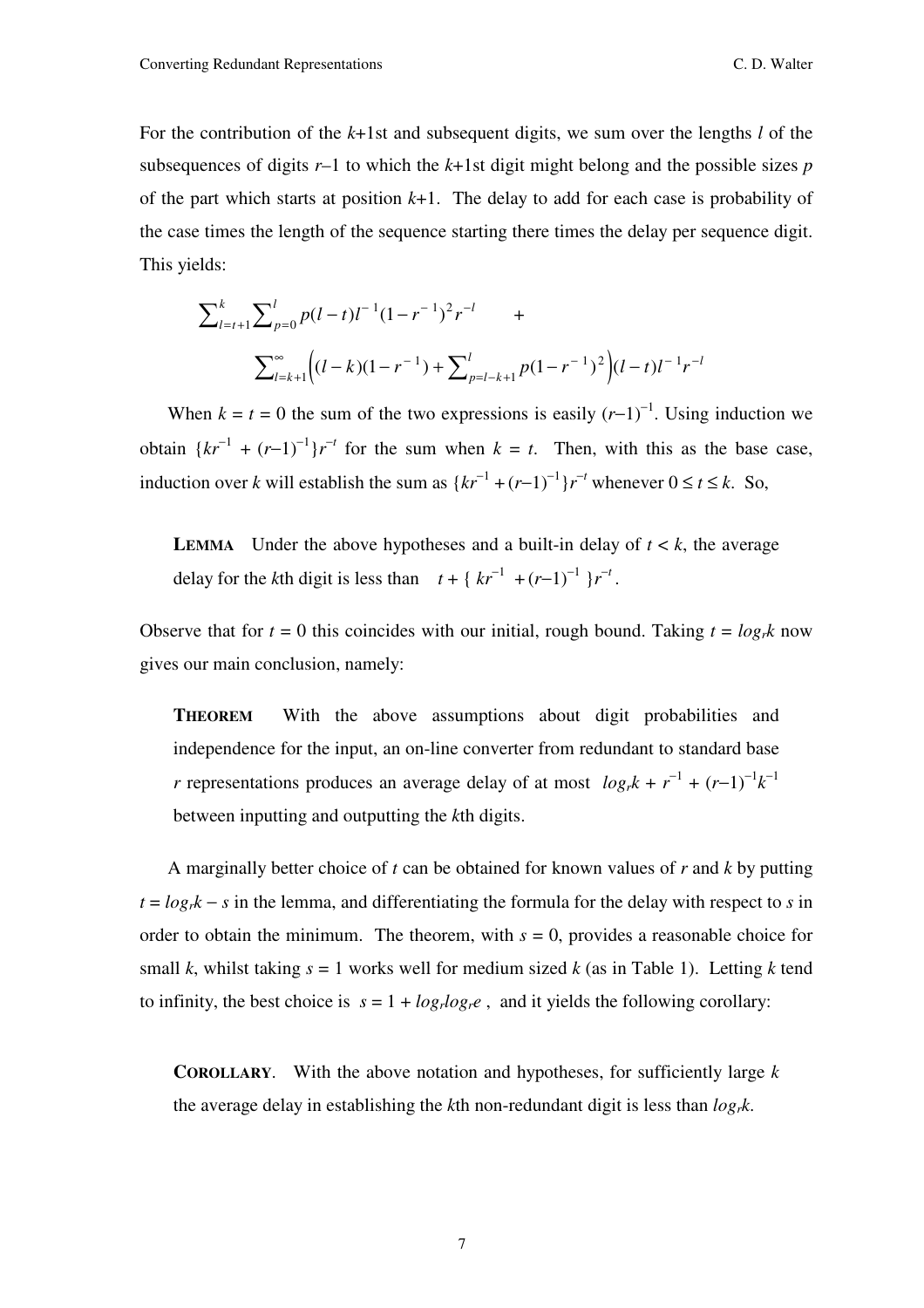#### 6. Computational Results.

 Despite the apparently reckless counting above of extra delays for digits which were not in a maximal subsequence, computational results suggest that the above formulae are fairly accurate. Indeed, from Table 1 the difference between the actual delays in adjacent columns tends to 1, as the formula suggests. So the most significant term does indeed seem to be *logrk* with coefficient 1, and the relative error between the true delay and our bound slowly decreases as *k* increases.

|                 | $\gamma^0$ | $\gamma^1$ | $\gamma^2$ | $\frac{2}{3}$ | $2^4$ | $2^5$   $2^6$   $2^7$   $2^8$   $2^9$                                             |  | $2^{10}$ |
|-----------------|------------|------------|------------|---------------|-------|-----------------------------------------------------------------------------------|--|----------|
| Actual<br>delay |            |            |            |               |       | $\ 1.500\ 1.875\ 2.383\ 3.014\ 3.759\ 4.592\ 5.485\ 6.420\ 7.382\ 8.360\ 9.348\ $ |  |          |
| Lemma<br>bound  |            |            |            |               |       | $\ 1.500\ 2.000\ 2.500\ 3.250\ 4.125\ 5.062\ 6.031\ 7.015\ 8.008\ 9.004\ 10.002$  |  |          |

Table 1. Delays for  $r = 2$ .

 Exact computation of the true delay is not trivial because of the large number of numbers involved. The most efficient manner found was the following. For each  $\kappa$ , the number of representations of length κ with a maximal subsequence of digits *r*−1 with length *l* and an end subsequence of such digits with length *l'* were tabulated. The results were used iteratively to compute the figures for  $\kappa+1$  from those of  $\kappa$ , with a very careful tabulation order to minimise disk accesses and make the accesses sequential. The table was computed in this way and similar results were also obtained for some small  $r > 2$ .

#### 7. Conclusion.

 The aim of this paper has been to prove the theorem of section 5, which shows that in converting numbers from a redundant representation to a non-redundant one in a most significant digit first order, the average delay due to waiting for carries to propagate is bounded essentially by the logarithm of its length. This result depends on several realistic suppositions about the way the digits are distributed. Computational results indicate that the bound is close to being the least upper bound.